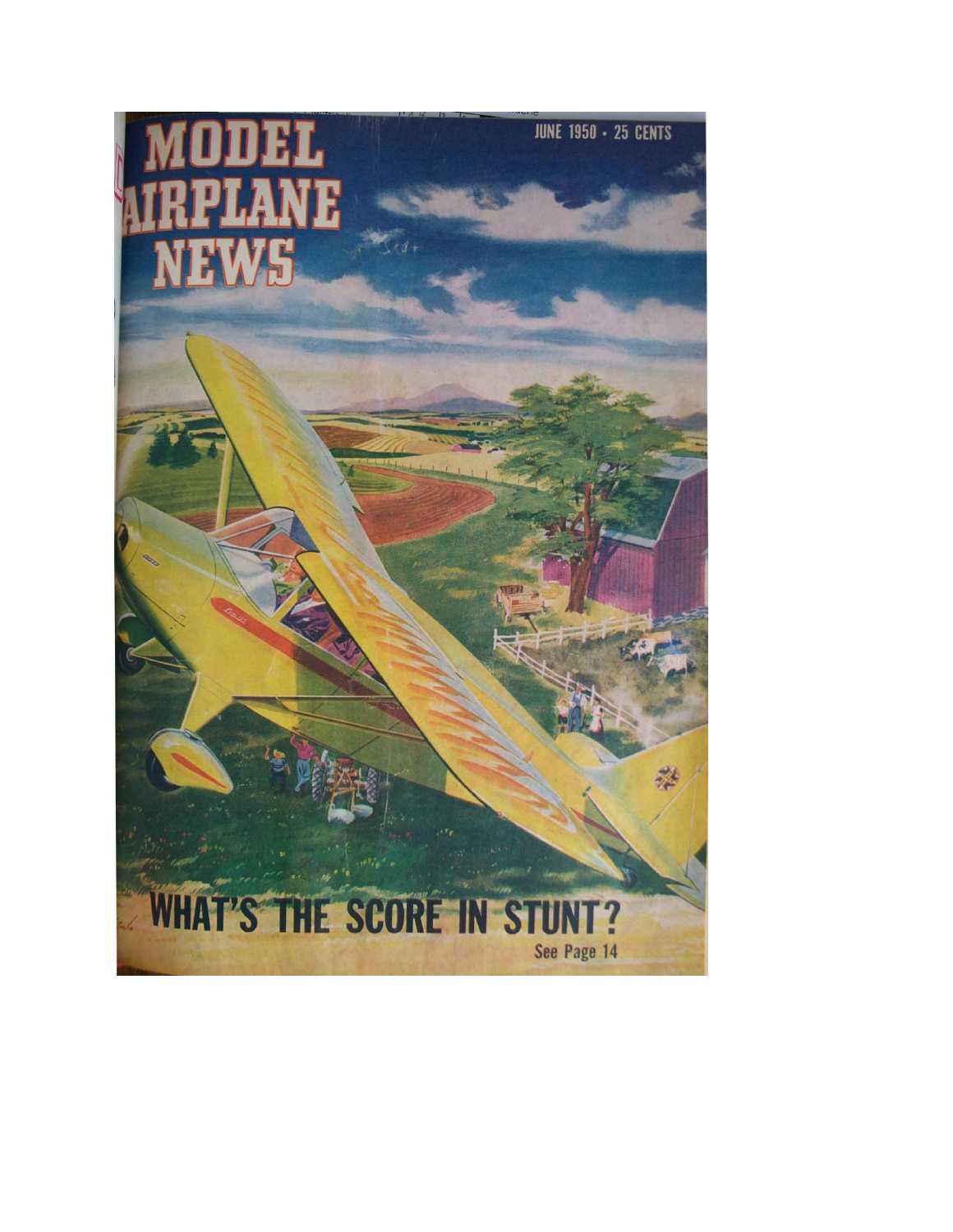



AS WE look back, it was not too long ago that a stunt meet could be won easily with a few wingovers and a loop.

Yes, things have changed in a short length of time, until now we find that stunting is really right out of this world. Vertical eights, double verticals, square verticals, etc. are all taken pretty much for granted, as is our present set of stunt rules. Yet what will be the score in stunt next year?

It is quite plain to see that our present set of rules are very sound fundamentally and include

all the basic maneuvers of which our control line models are capable.

It is true that you can elaborate upon them and come up with some concoction such as the rules used in the 1949 Mirror Flying Fair. They had twenty-four maneuvers instead of the AMA's twelve; however the additional twelve were only variations and combinations of the first ones. Some people feel that these rules may be the answer, as very few fliers can go through the Mirror's Flight plan in its entirety. This may be true at the present moment, but we have to think ahead and try to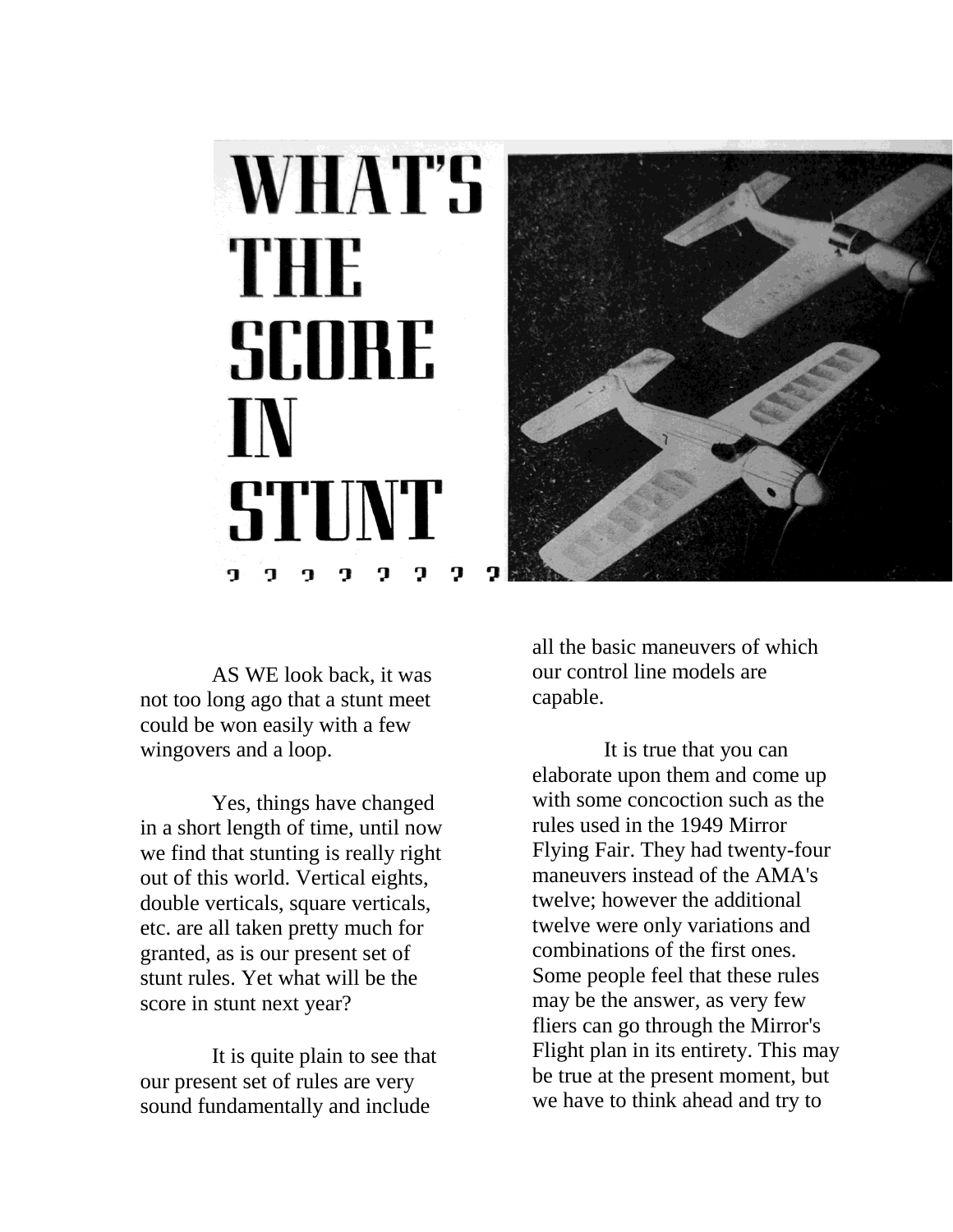imagine what is going to happen during the coming year. Think back to those old "wingover" days; we didn't believe anyone would be doing vertical eights in 1949. It would be conceivable, then, to say that this "hopped up" Mirror set of rules will only be peanuts by the end of the coming season!

There is another more practical angle to these rules, too—from the contest director's viewpoint. It requires about 14 mins. of flying time for a fast stunt model to go through this pattern; pity the poor contest director with fifty entries in his meet!

The only other way we can look at the situation is to see how we might improve our present rules without changing the maneuvers. This was done to some extent at the '49 nationals and it really worked! The idea is to make the requirements for each separate maneuver more difficult. This works out very well when you have a group of "expert fliers" in your contest. However, in general practice, it may leave a little too much up to the judges' interpretations. It would be possible for a beginner actually to do the maneuver under these rules and yet receive no credit because his flying was a bit sloppy in the judges' opinion. Every maneuver actually performed, no matter how

sloppy, should receive some credit a flier shouldn't be allowed to leave the meet and say that he did a maneuver and but was not given any credit for it because the judges did not like it!

One answer to the problem has been used by the Flying Bisons of Buffalo, New York. They call it "Bonus Point Stunt Rules" and it seems to work out well, with very few close decisions being in evidence. They use the basic AMA stunt pattern and point setup, to which they add the so-called bonus points. As an example, it works something like this:

The AMA says you should receive 10 points for your first loop and five points for each of the next four, with a total of 30 points. The judges may deduct 2 points for each loop "not smoothly executed," and the decision is left up to them. The requirements are that the loops should be performed under 60°, and the whole series must be done within one-fourth of a lap. In this case the bonus system works in this manner: if you do your loops within the AMA requirements, you receive the whole credit (30 points) no matter how sloppy they are done. After that the bonus comes in, for if you did your loops all in the same spot in the air and made them nicely rounded, you receive an additional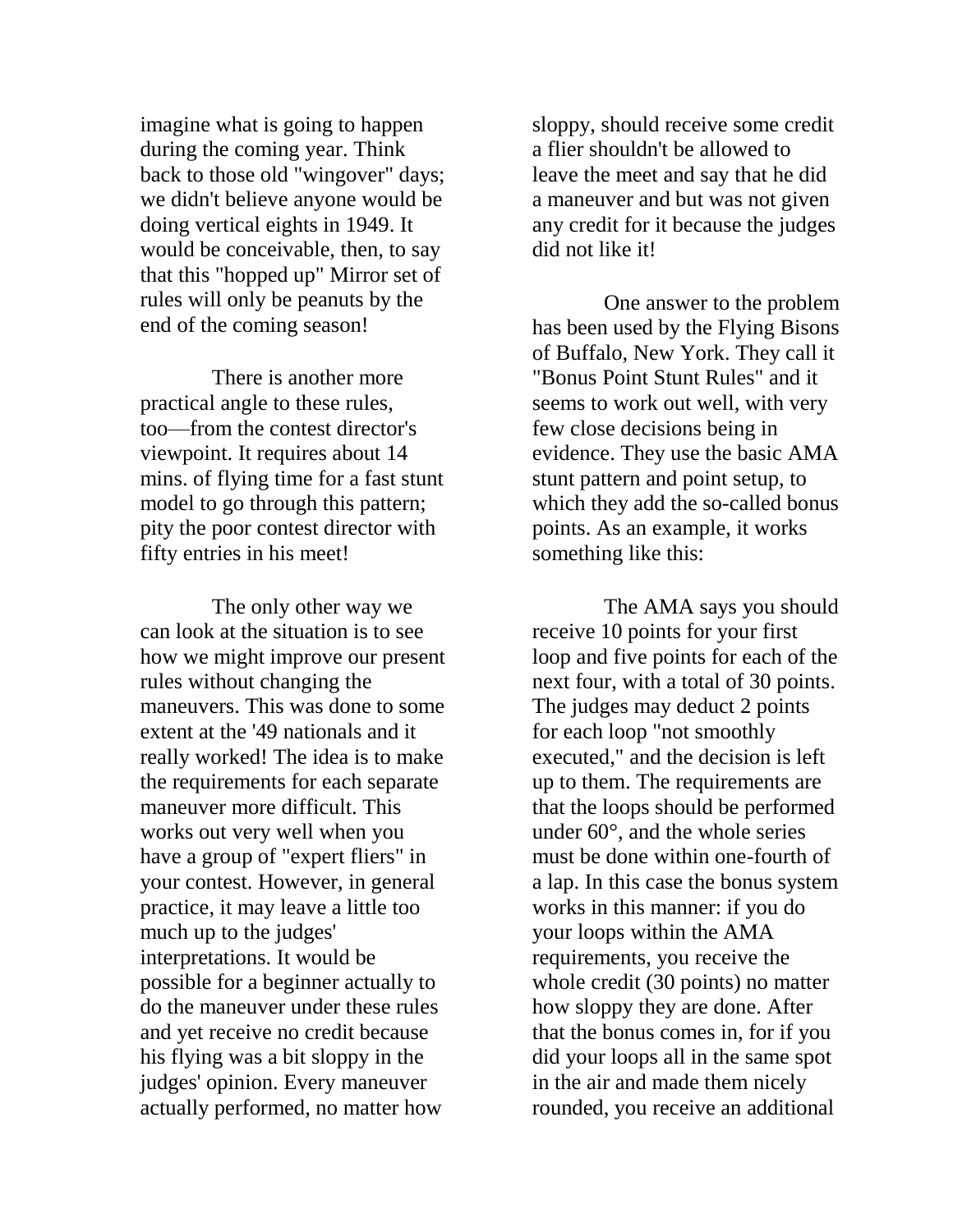bonus of 10 points. If you were able to hold them all under 45° you receive another 10 points for a possible total of 50.

So many fliers can actually do the maneuvers within the requirements that you now have a considerable number of close decisions. The winner is usually the flier who pleased the judges in more ways than his competitors. Under the bonus system, the winner is the one who has the better aircraft, plus more ability.

For it says in black and white what he must do to receive his points, both basic and bonuswise. In operation these rules have created very few close decisions as it is extremely difficult for a flier to obtain all of the bonus points in any one flight; he usually slips at least once during the flight. From the judges' point of view, it leaves him clear, as he has no tough decisions to make himself—they are all in the rules. On the other hand, this system gives the beginner a break also as he can get full credit for any maneuver that he does within the requirements!

The whole set of rules showing the various bonus points are printed at the end of this article so you can visualize them clearly.

Looking into the future, with these rules it is quite easy to see how we can keep them up to date simply by making the requirements for the bonus a bit more rigid. For example, when we get our models so they will perform loops under 45°, the requirements may be lowered to 30°, and in that way the rules can always be up to date.

Whatever our flight requirements continue to be, it would seem that the "appearance points" should continue, so that the flier with a really well-built model receives credit for his additional work. One angle that we feel should not enter into consideration, however, is "scale appearance"; stunt models are designed to maneuver and they should not be handicapped by having to resemble full size aircraft. We have a scale event for that purpose, and all scale requirements should remain in that event!

After looking over some of the tricks our stunt models (as well as the fliers themselves) are going to have to do, one immediately begins to wonder just what kind of a model will be able to perform all these "inside-out" maneuvers. Actually it will have to be a highly specialized aircraft, with plenty of development behind it. The problems are many, with one leading to another, until the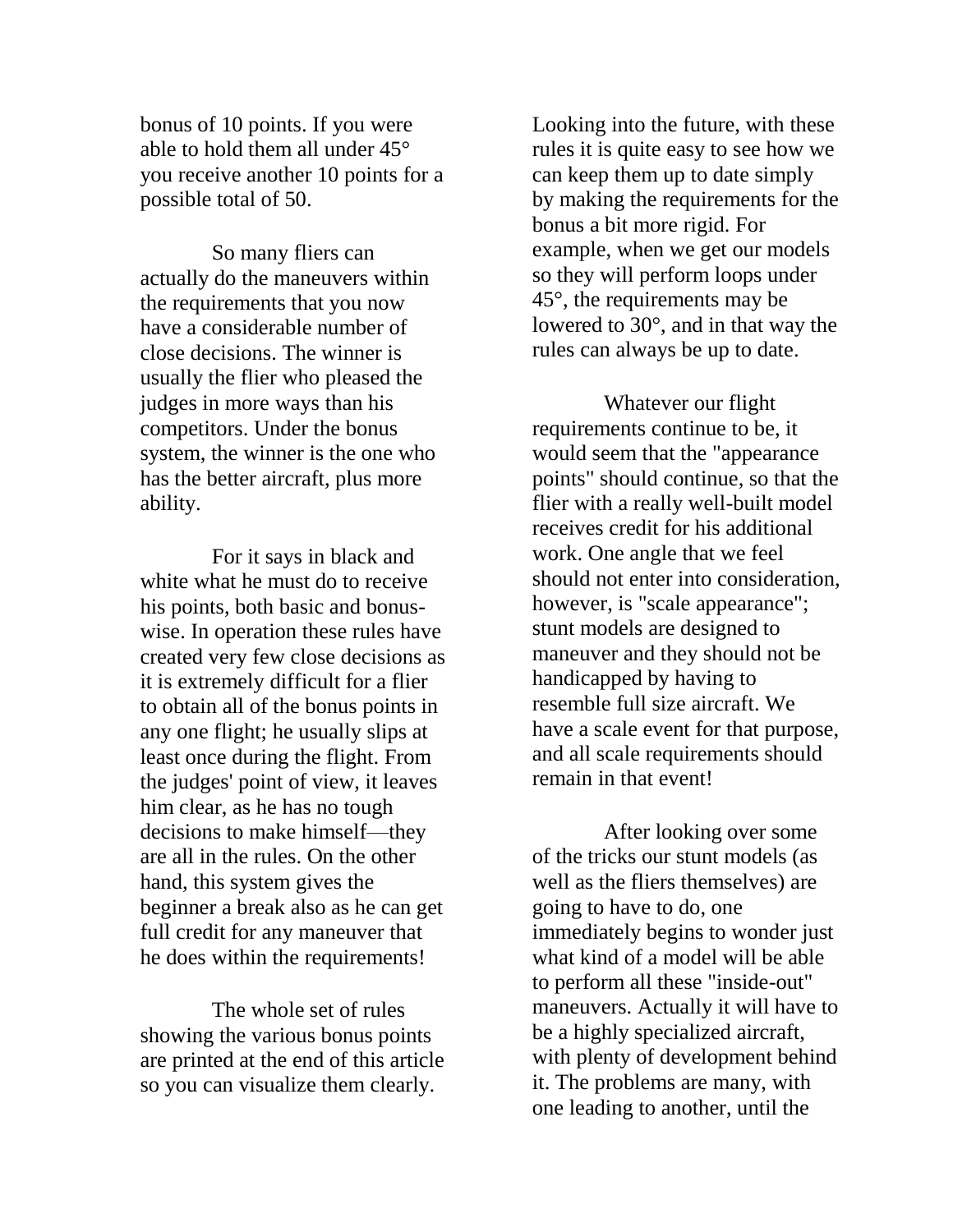end seems never to be within reach. First, you work the model until it will turn in its own length (which is quite an accomplishment in itself); then you discover that it practically disintegrates in the air! Sharp turns mean heavy loads on the flying surfaces, especially with the high-speed popular models that are becoming so it becomes a matter of aerodynamic design, plus structural engineering, before you can have a completely successful model.

I believe that at this time I have a model which fills the bill, at least as well as any other. Perhaps if we run over its basic design, the fundamental requirements will become somewhat clearer and a bit of the "fog" can be cleared away.

What we are actually looking for is the "ideal stunt model," one which would be stable in level flight, extremely maneuverable, rugged enough to last for at least one season and yet pleasing to look at! Yes—that is a lot to ask for, but it is not impossible to obtain if you go about it in a systematic way.

Let's see what can be done by starting from the flying end, or aerodynamic design. Foremost in

our needs is a tight turning radius and ability to perform maneuvers in the smallest possible area.

This is governed by several things, among which are the wing loading, flying speed, moment arm length and total drag. One of the essential assets is a relatively high flying speed, as this allows the model to snap around tight corners without stalling out or losing its speed. At the same time it must stay on the end of the lines without allowing them to become slack. Therefore, all features we use in the model must be of a lowdrag nature, with every part as clean as we can possibly design it.

With a high-speed flying, an extremely short tail moment arm will be an asset, allowing us to turn sharply. If this arm is too long, it will tend to dampen out the effect of our control surfaces, so that the model will go around in a sweeping arc, instead of the nose chasing the tail around, so to speak. The short moment arm has another advantage too—it helps keep the size of the fuselage to a minimum, which in turn reduces over-all weight. Above everything else our model must be shortcoupled.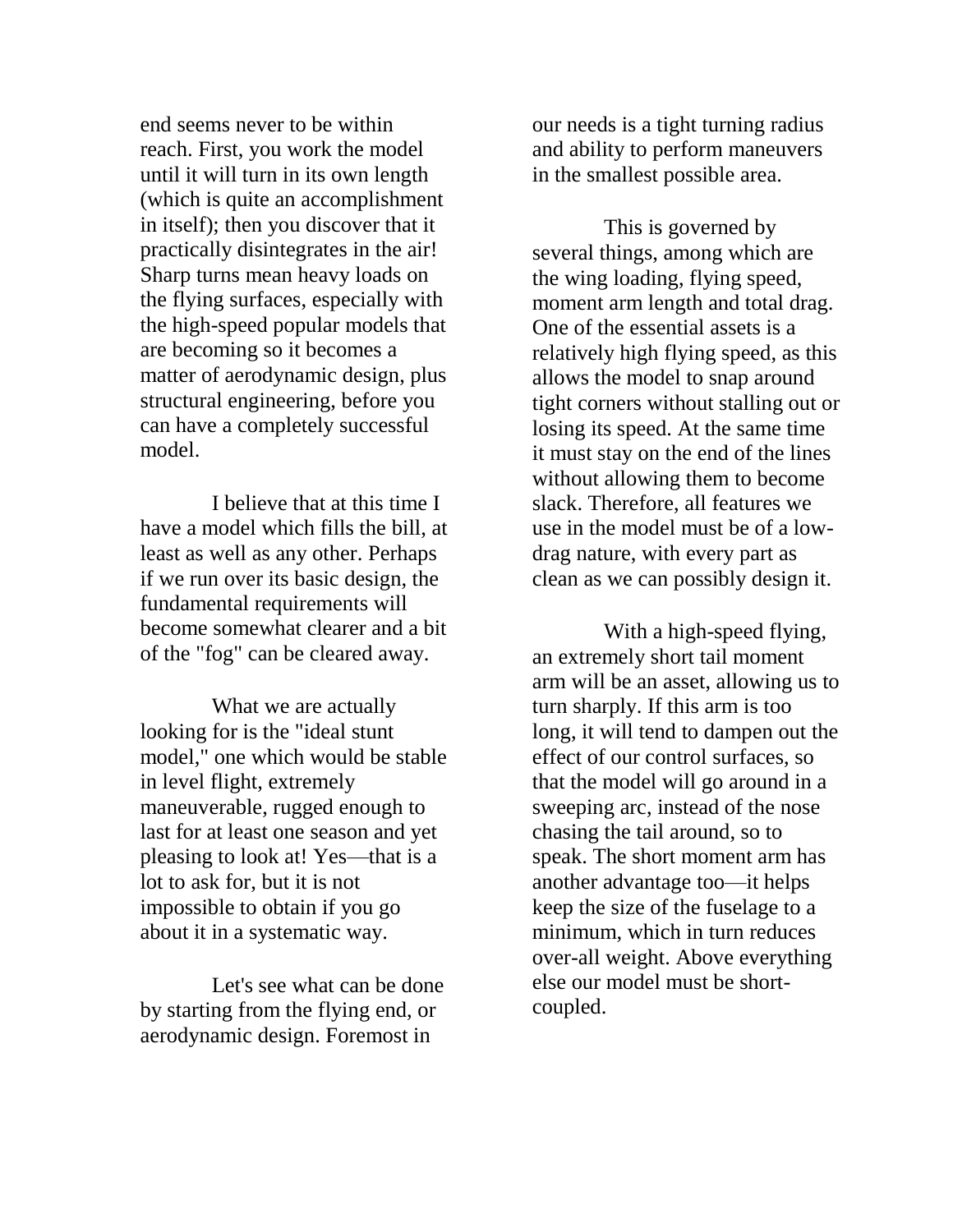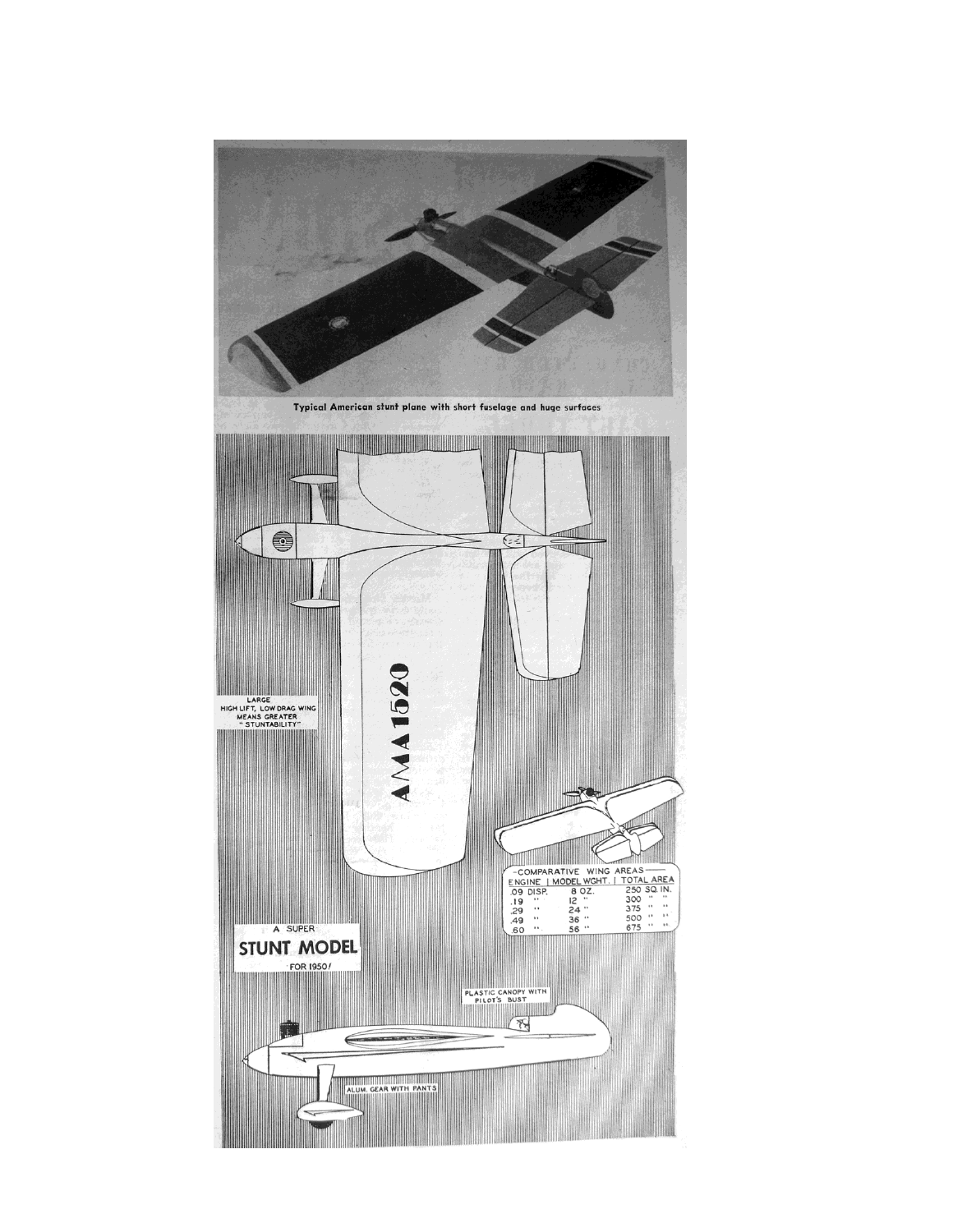We now have a model that will turn sharply at a high speed, but we find that it loses speed in consecutive maneuvers which is not good from the appearance standpoint, nor is it easy to fly in this manner. Experience has shown that this trouble can be traced directly to wing loading. In figuring wing loading we must use the total weight our wing must lift, that is, the weight of the model ready to fly plus the weight of the lines used.

In designing the wing, we really should not consider it by area, but by total lift generated, for it is lift, and not just area, that must offset the total weight. This lift is generated by an airfoil, and airfoils vary to extremes—some develop tremendous lift and others have practically no drag. We are looking for one which produces a great amount of lift to offset model weight; at the same time, however, it must not create too much drag. or our flying speed will fall off. So we choose one with medium lifting powers, and which also creates the least amount of drag.

With the airfoil chosen, the next step is to lay out our wing planform so that it provides

enough lift at all times to offset the flying weight and maintain flying speed. This is done by choosing a wing which has a large amount of lifting surface—this large wing gives the required lift and yet has a low-drag ratio, due to the carefully chosen airfoil. To give any sort of a formula which would tell how much area to use for a given weight, would be beyond the capabilities of the average modeler, as well as my own. However the areas indicated on my "Super Stunt Model" drawing have proven out in practice, and seem to be correct at this time.

One other item to bear in mind when choosing wing sizes is the power the engine develops. Most fellows like to use 70' lines no matter what size engine used (excepting for the small bore jobs, of course). This must be taken into consideration if we are to obtain equal results with all engines.

When making comparisons between our Class B model and the 60's, remember that the weight and drag of the lines stays fairly constant. Therefore, if we are to have equal success with all size models we must use more wing area by comparison, on our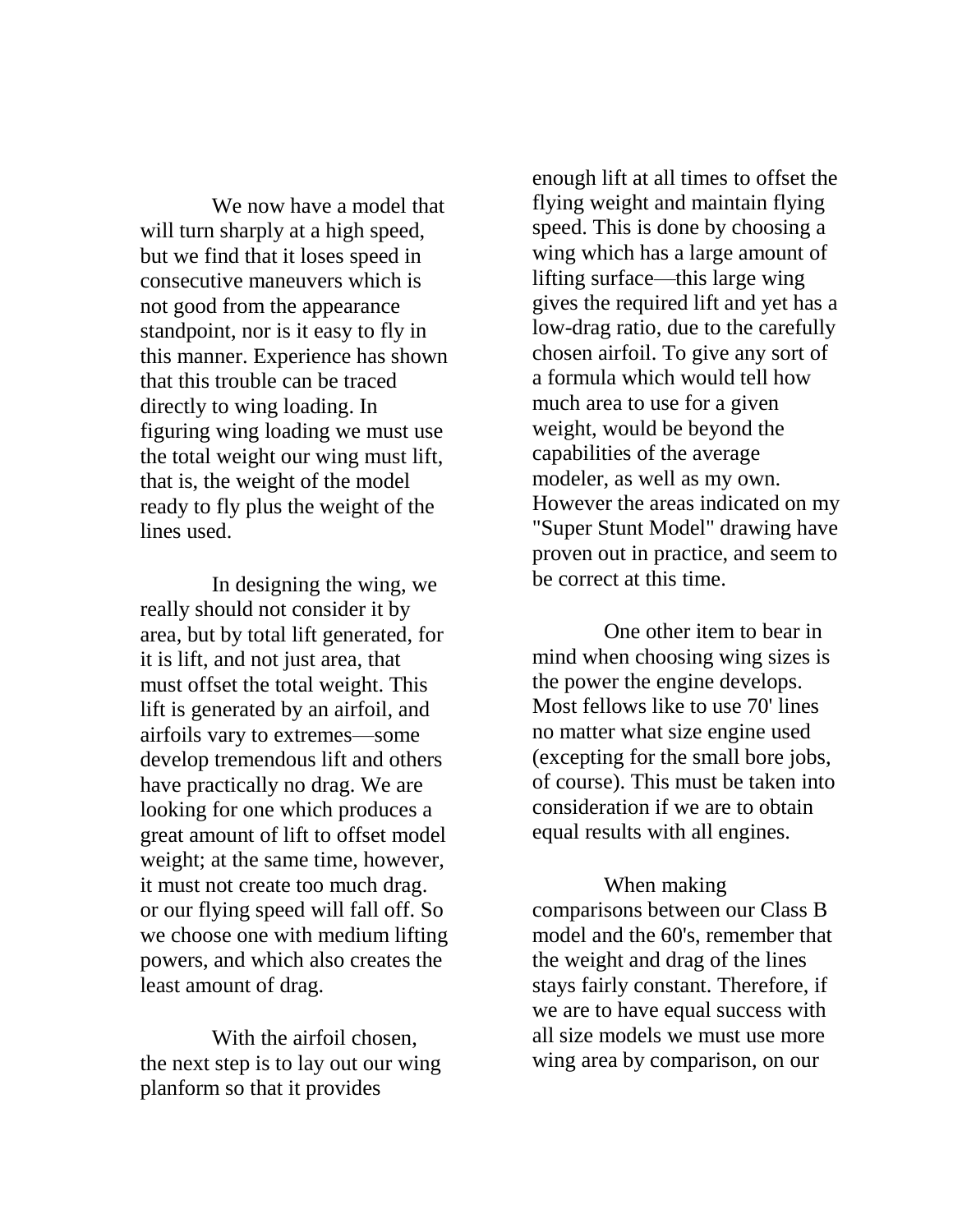Class B models, than we do with the larger ones.

Now that the wing problem is fairly well settled, about all that is left is the horizontal tail surfaces and fuselage. Once again we can let experience work with us in determining tail area; 25% of the wing area seems to work well with short-coupled aircraft, the longer moment armed jobs require less, due to the mechanical advantage obtained with the additional moment arm. Also, the stabilizer should constitute 45% of the total tail area; with such a setup there is very little chance of the tail blanking out completely, no matter what attitude the model gets into. Weight is a factor here and it should be held to a minimum.

The fuselage is actually nothing more than a means by which we tie the whole works together. Therefore, it is here that we should concentrate on good looks; at the same time drag should be held to a minimum. The best way to start is to lay out the desired location of the engine with its fuel tank and design the fuselage around it. Everything should be done to keep it as streamlined as possible and yet it should possess plenty of strength. Careful attention should be given to motor mounts so that they are

anchored firmly enough to absorb the engine's vibration. This will provide a longer lasting model and at the same time it will allow for more consistent engine runs due to the reduction of "boiling" in the fuel tank. With a well laid out fuselage on the drawing board, the basic design problems are pretty well covered and about all that remains are to get the model built.

To get an idea of how all this shapes up, let's look over the drawing of my model, and see how it ties in with all that has been said.

Beginning with the engine, I am inclined to use the most powerful one that I can get; it always seems better to have too much available power than to have too little. The most potent engines of course are the glow plug 60's; the glow fuel contains the power and the .60 allows us to use most of it. I use the Atwood Glo-Devil; to get a long consistent run, this engine requires a tank of about 4 cu. in. in capacity with the true wedge type working as well as any. A baffle in the tank or a loop in the fuel line will help to maintain a constant flow of fuel during all sharp maneuvers. These engines seem to develop their peak power on 12" props with a pitch to match their different power curves. The exact pitch can only be found by experimenting.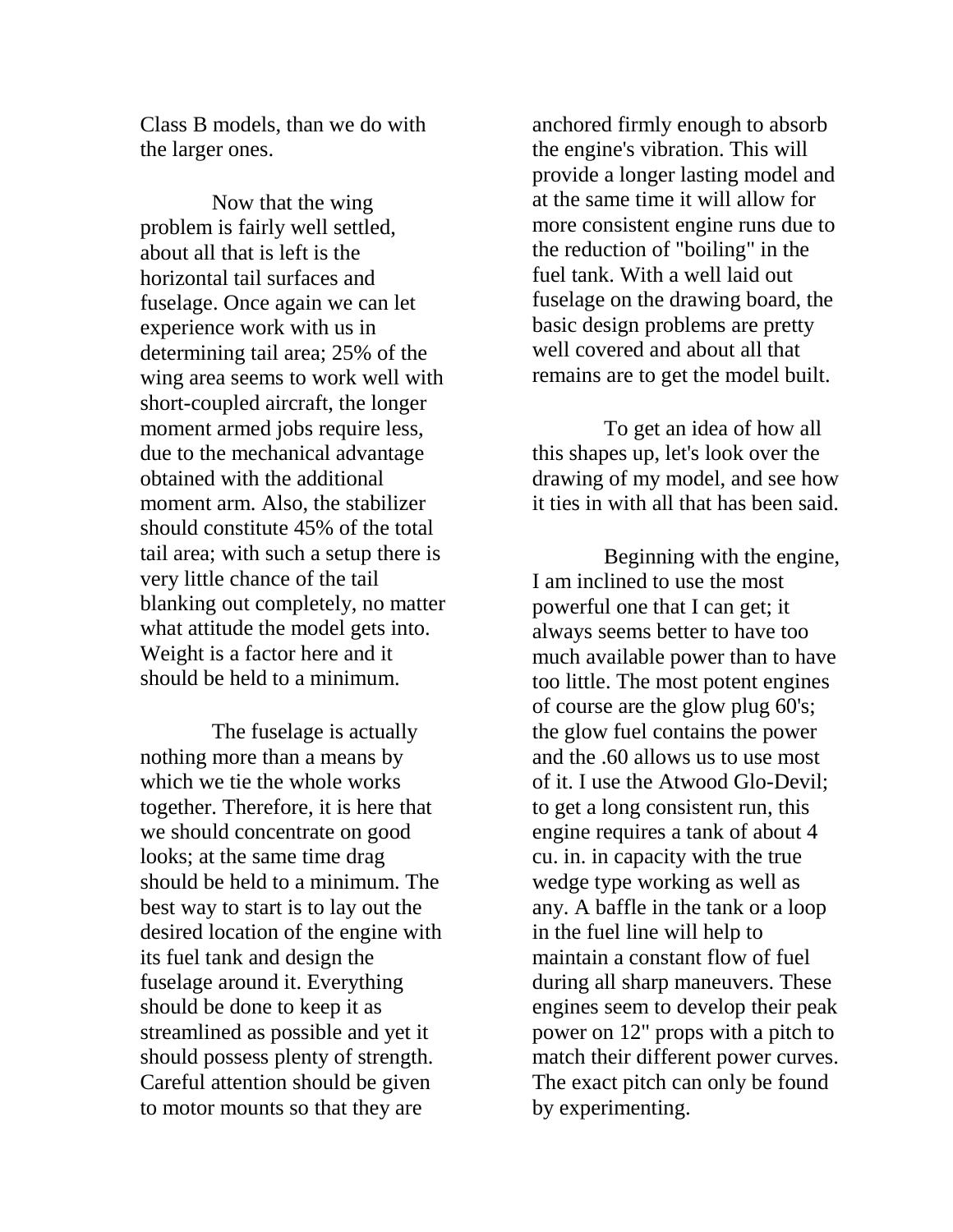The wing is of tapered design for both appearance and efficiency. The airfoil is one which has proved to have a tremendous lift and yet it seems to have very little drag. A speed of over 100 mph can be expected from the model. The wing is nearly 5' in span with a total area of 670 sq. in. With the high speed and the huge wing there will be no slowing down or stalling out with this aircraft. The construction of the wing includes plenty of balsa with both spars and sheet covering being used. This has been found to be very necessary due to the terrific loads imposed upon it during sharp turns and maneuvers; previous models which had a lighter wing construction actually folded in mid-air! The controls are also located in the wing where they have a good solid anchorage.

The horizontal tail is almost the size of some wings, therefore it had to be given considerable thought. It was kept as thin as possible to reduce drag and yet by using a built-up construction, weight was held to a minimum and the strength was enhanced.

With such large flippers on a really high speed model such as this, extra attention must be given to the hinges and control horn. In this case they are made

from metal and heavily reinforced. It is also necessary to use a push rod of at least 3/32" music wire to prevent flexing under load. The actual movement used in ordinary maneuvers is relatively small, about 10° in either direction; however, it is always a good idea to have more for emergencies, when an additional foot of altitude may prevent a crack-up.

The fuselage in this model is of sheet balsa construction, faired with balsa blocks. The sheet gives extreme strength, especially when laminated in highly stressed areas; lamination is used around the wing joint and the motor compartment. The contours of the fuselage are held to the minimum in which the engine and tank can be fitted; at the same time every effort has been made to attain the maximum in streamlining. The large spinner on the nose with the partially cowled engine allows these contours to flow smoothly from the nose to the tail. The characteristic rudder-cabin on the design is a compromise whereby good looks can be had with the least amount of additional drag and weight.

An additional touch of originality can be had by making a simple form block and molding a plastic canopy to use as the cabin. A pilot's head, with an instrument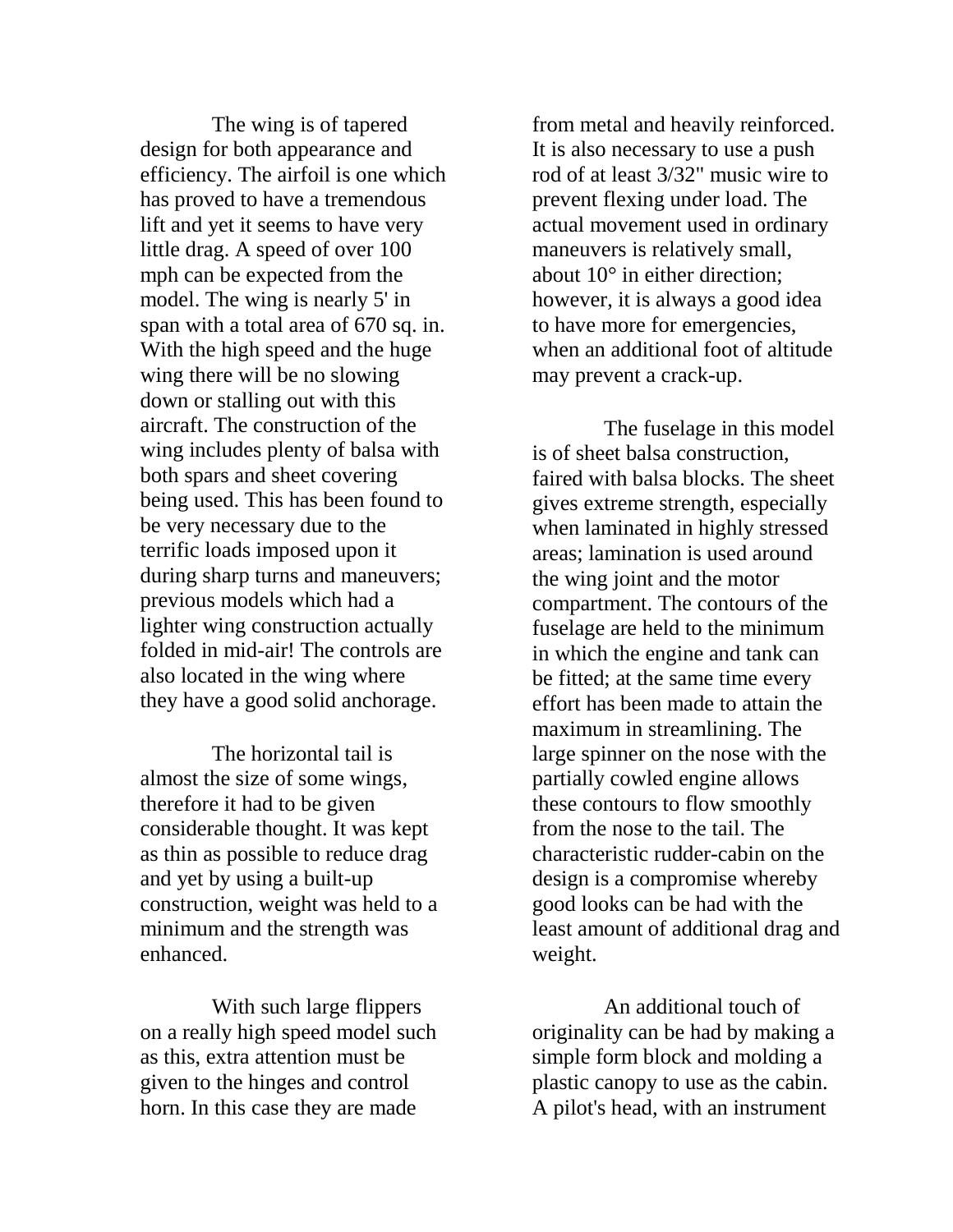panel and controls add a nice touch to the inside of this canopy and actually require but little extra time to install.

I have been using aluminum gears on all my stunt models this past year, for several reasons. They add a nice realistic touch for one thing, and have proved to be very rugged. Installation is simplicity itself; they are screwed to the bottom of the motor mounts which makes for a solid fastening, Then, too, no firewall as we know it is necessary with them, which keeps the gear out of the way of the fuel tank. The wheel pants are the only doubtful addition—they certainly add looks but just how practical they are remains to be seen. They are fastened to the gear with small metal brackets by means of plywood which is imbedded in the balsa pant.

One of the paramount items in a successful stunt model is balance. It is the root of all evil and at the same time it is the stepping stone to success. With this model as an example and using the front line as a reference point, we can change the ship from an extremely stable flier to one which is practically impossible to fly. The farther forward we locate the C.G., the more stable the model becomes; the further aft

from the front control line that we shift the C.G., the more maneuverability we get until a point is reached where instability sets in. Actually the safest and best compromise is to have the balance point or C.G. right at the front line, especially with the short-coupled type of model. My C.G. is always located slightly behind the front line where the point of maximum maneuverability lies: if any instability shows up, I simply add a bit of weight to the nose until it disappears.

Actually, the best method to use no matter what type of model you are using is to locate the C.G. where indicated (if you are building a kit model) by checking balance carefully while installing the wing. It takes a bit longer to put all the parts in their correct places and actually locate the C.G. where it belongs while you are building, but it really gives you the utmost in performance, once the model is completed. If you build kit models, this is even more important. With the prefabrication that is in use today you can get into trouble very easily; the manufacturer locates his wing cutout where it proved best on the test models. However, balsa varies to extremes in density which means that the actual center of gravity in your model can be considerably different from that in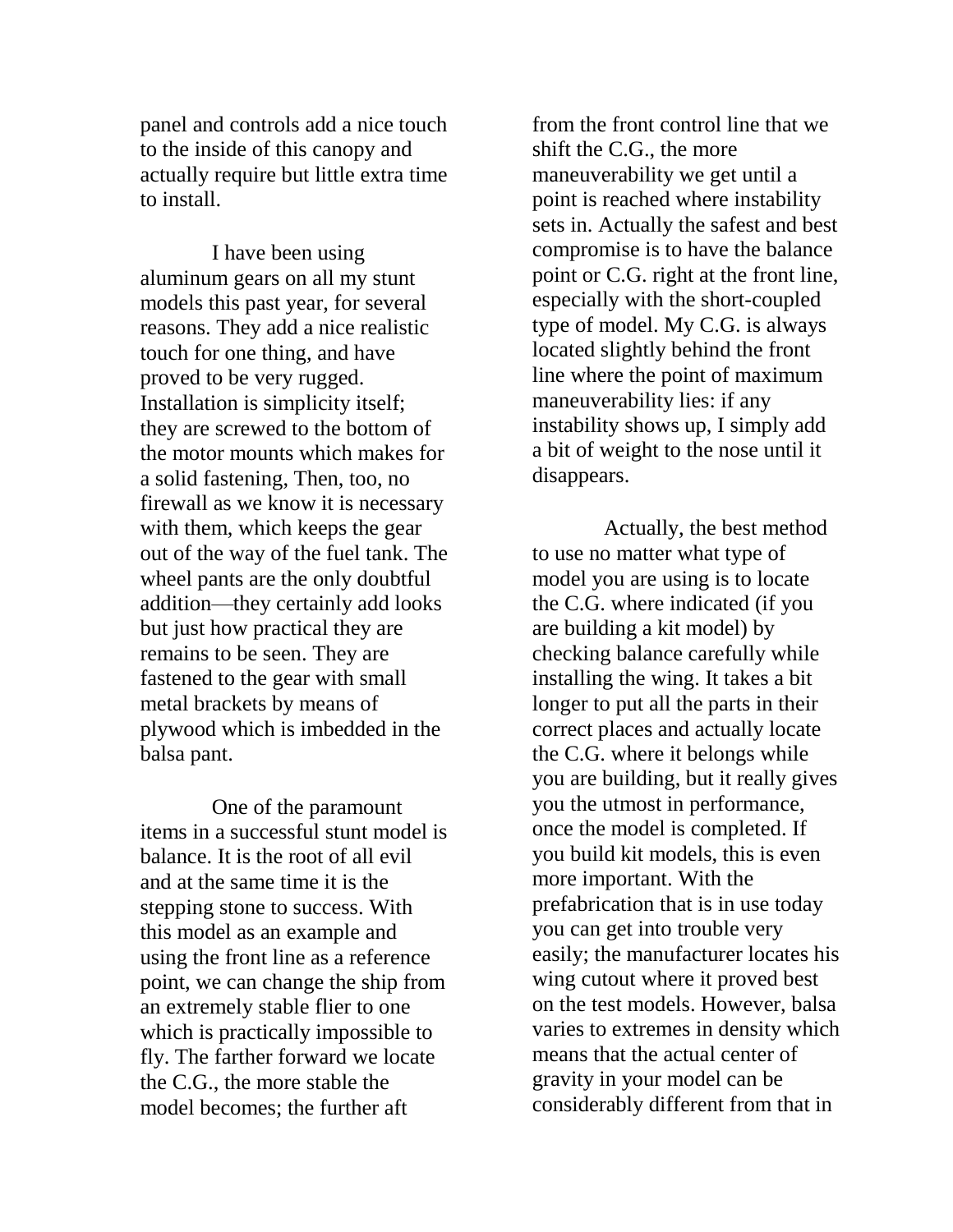the original. Suppose the aft part of your model is built from very heavy wood as an example, while the original had wood of the other extreme. Your C.G. could come out quite a bit farther back, which would mean that your wing should be moved aft no matter where the cutout for it lies.

I believe this all goes to show that stunt flying has really grown up, until it now has become as much of a science as are all the other phases of modeling. One nice feature of it all is that a fairly rank amateur can take one of the new-type stunt models and in a

short time master most of the maneuvers; it's much harder to fly these new jobs into the ground as it takes far less altitude to recover from abnormal positions. These advancements are a boon to the seasoned flier too, for he can now build a model which is really nice to look it, and know that performance will be something he has always dreamed of. The builtin ruggedness and stuntability mean that he can have that much more flying time during which he can really polish up his technique and know that his every flight will be one of near perfection!

## **Flying Bison Bonus Point System**

STARTING. (Take-off within I min.) 5 points.

TAKE-OFF. (Ability to control.) Sloppy-1 point; Rough-3; Smooth-5. Bonus: Within 5'—.

LEVEL FLIGHT. (2 laps at 6' altitude.) Rough-1; Wavy-3; Smooth-5.

CLIMB. (At least 15' measured vertically, with a precise change of direction into and out of maneuver.) Vertical climb-10 points. Bonus: 60° angle—5; 90° angle-10.

DIVE. (At least I5' measured vertically, with a precise change of direction into and out of maneuver.) Vertical Dive-10 points. Bonus: 60° angle-5; 90° angle-10.

WING-OVER. (Vertical climb and dive with model passing directly over flier's head, cutting the ground circle in half.)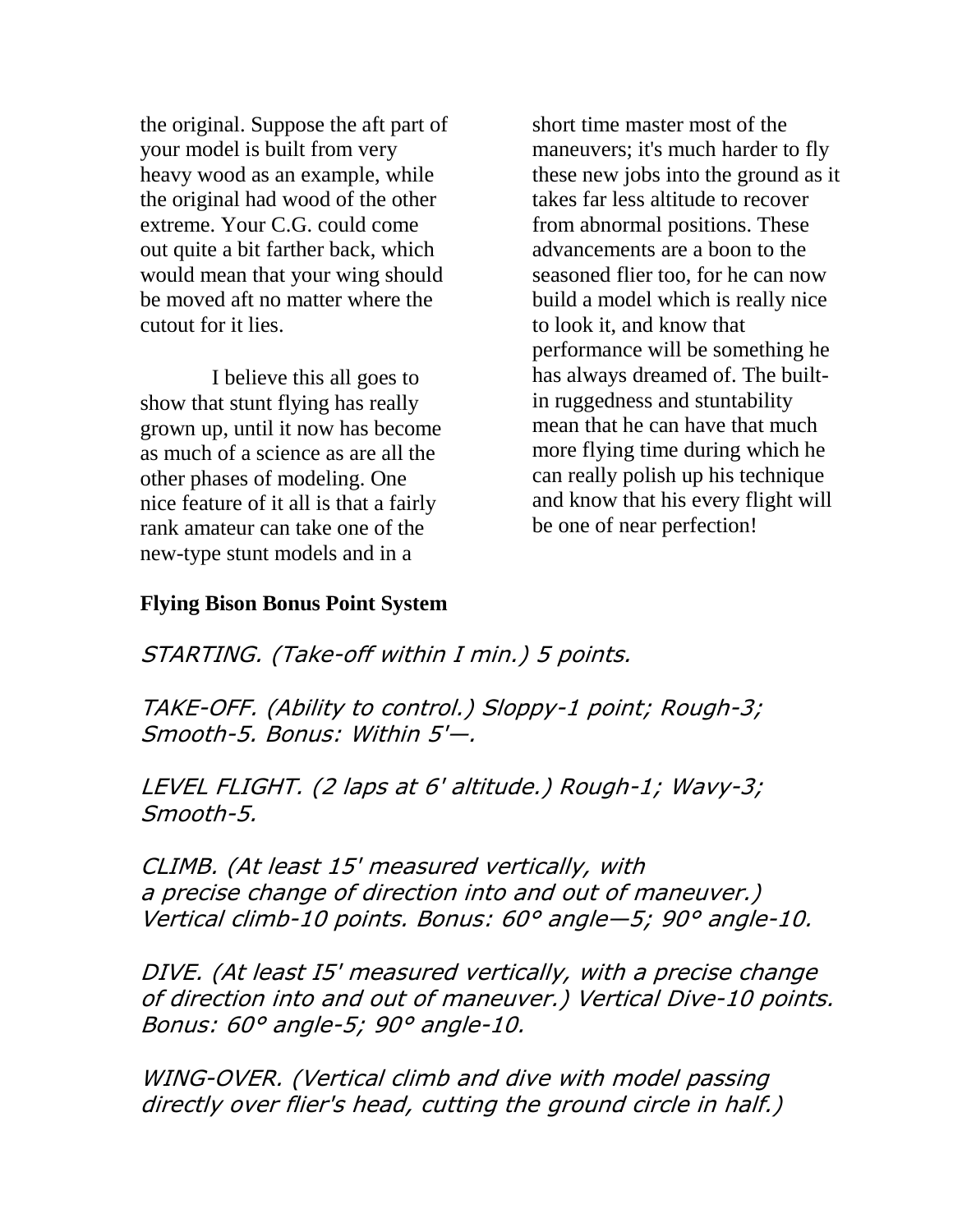Wing-Over-15 points. Bonus: square entrance & exit-10; 90° angle—I0.

CONSECUTIVE INSIDE LOOPS. (Entire series should be done within 1/4 lap with control lines at an angle of 60° or less to the ground at all times during maneuver.) / loop-10 points; 2nd to 5th incl.-5 each. Bonus: Smooth and round—I0; Under  $45° - 10$ .

CONSECUTIVE OUTSIDE LOOPS. (Entire series should be done within 1/4 lap with control lines at an angle of 60° or less to the ground at all times during maneuver. Loops may be entered from inverted or normal flight, so long as complete loops are made.) 1st loop-10 points; 2nd to 5th incl.-5 each. Bonus: Smooth and round-10; Under 45°-10.

INVERTED FLIGHT. (Must start and end with model in normal upright position. Flight direction must be opposite to that of take-off. Model should be flown at a 6' altitude.) 1st lap-10 points; 2nd lap—/O; Recovery—/O. Bonus: Under 6' altitude-10; Recovery under 45°-10.

HORIZONTAL FIGURE EIGHT. (Should be done within 1/2 lap, with control lines at an angle of 60° or less to the ground at all times during maneuvers.) 1st eight-20 points; 2nd and 3rd-10 each. Bonus: Within 1/4 lap-10; Under 45°-10; Well rounded-10.

II. VERTICAL FIGURE EIGHT. (Control lines should not exceed an angle of more than 90° to the ground.) 1st eight-20 points; 2nd and 3rd-10 each. Bonus: Under 60°-10; Well rounded-10.

OVERHEAD FIGURE EIGHT. (Center of figure to be directly over flier's head. Control lines should not be at less than a 30° angle to the ground at any time during maneuver.) 1st eight-20 points; 2nd and 3rd-10 each. Bonus: Not less than 60°-10; Well rounded—I0 points.